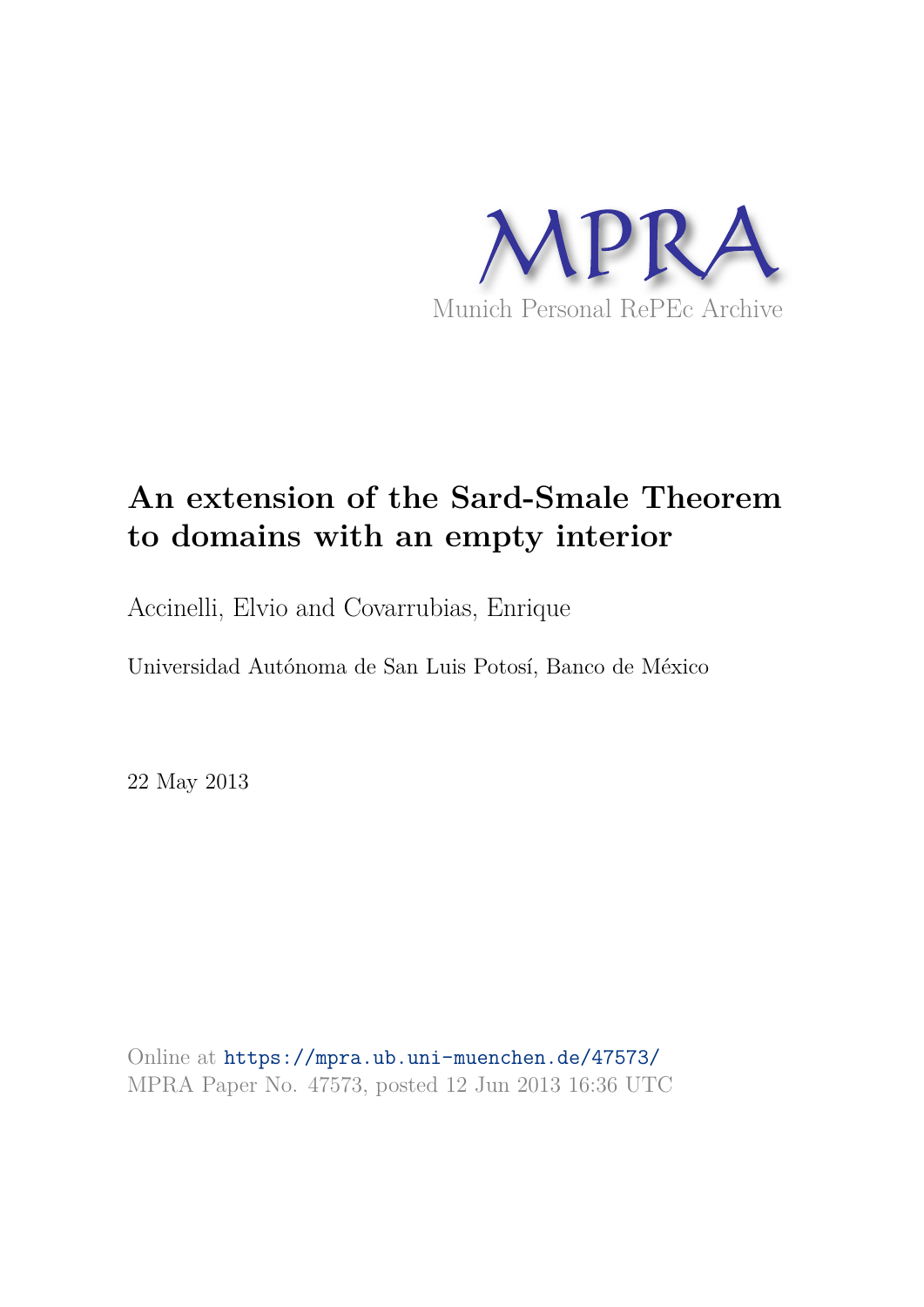# An extension of the Sard-Smale Theorem to domains with an empty interior

E. Accinelli<sup>∗</sup> E. Covarrubias†

June 11, 2013

#### Abstract

A stumbling block in the modelling of competitive markets with commodity and price spaces of infinite dimensions, arises from having positive cones with an empty interior. This issue precludes the use of tools of differential analysis, ranging from the definition of a derivative, to the use of more sophisticated results needed to understand determinacy of equilibria and, more generally, the structure of the equilibrium set. To overcome these issues, this note extends the Preimage Theorem and the Sard-Smale Theorem to maps between spaces that may have an empty interior.

# 1 Introduction

Two closely related mathematical results, the Preimage Theorem and Sard's Theorem, are useful tools with many applications in economics, particularly within the theory of general economic equilibrium. The first of these, is stated as follows:

<sup>∗</sup>Economics Faculty, Universidad Aut´onoma de San Luis Potos´ı, elvio.accinelli@eco.uaslp.mx

<sup>†</sup>Bank of Mexico, ecovarrubias@banxico.org.mx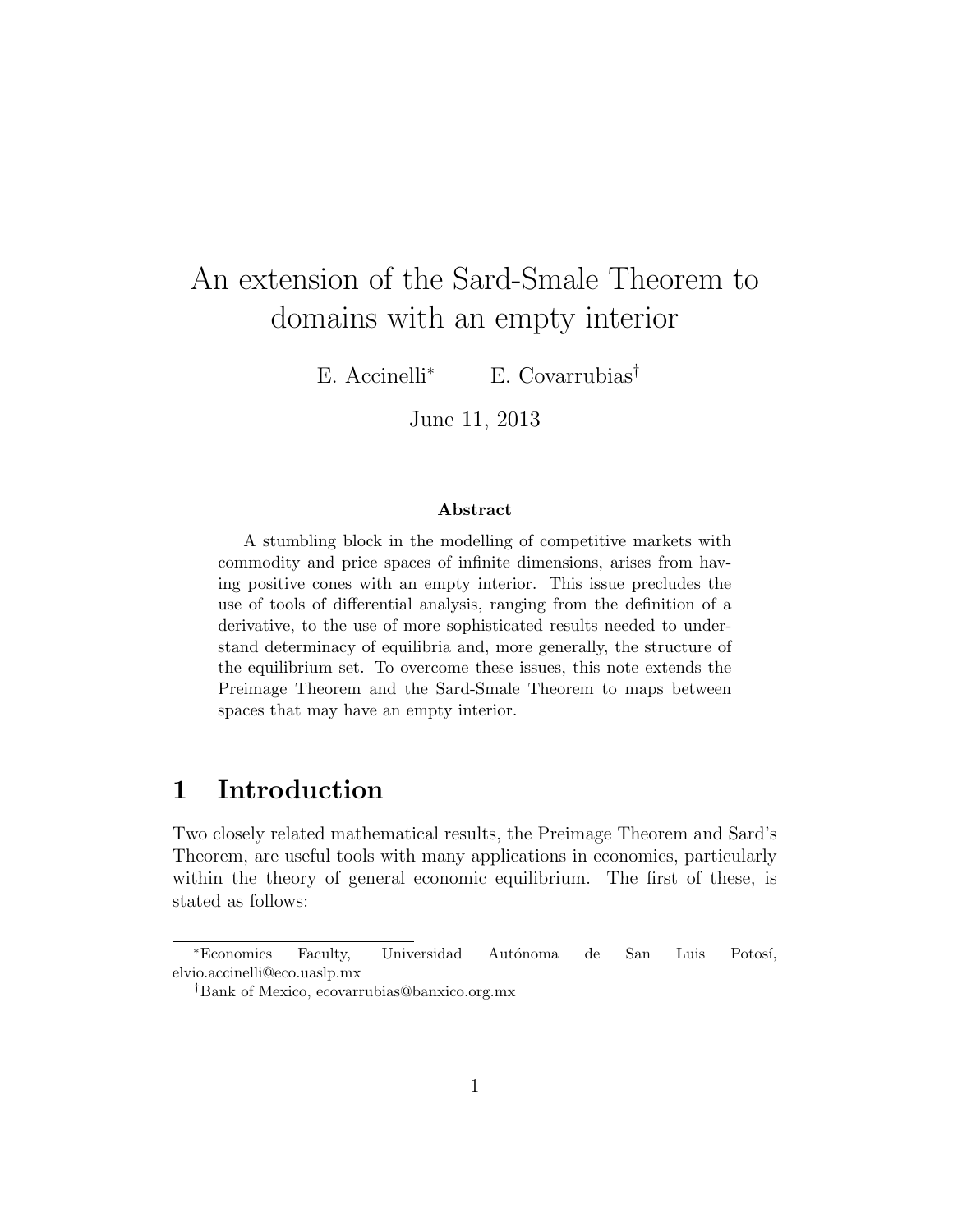**Theorem.** (Preimage Theorem) If y is a regular value of the map  $f$ :  $M \rightarrow N$  between differentiable manifolds M and N, then  $f^{-1}(y)$  is a submanifold of  $M$ .<sup>1</sup>

The Preimage Theorem is usually applied to show results of the following nature:

Consider the excess demand function  $Z : \Omega \times S \to X$  of a pure exchange economy, where  $\Omega$  is the set of parameters (e.g. initial endowments), S is the set of prices and  $X$  is the commodity space. Then, if 0 is a regular value of Z, we have that the equilibrium set,  $Z^{-1}(0)$ , is a manifold.

The set  $\Gamma = Z^{-1}(0)$  is called the "equilibrium manifold" and the seminal paper of Balasko (1975) introduced this point of view of general equilibrium theory. The second result in this spirit is Sard's Theorem that states that almost all the values of a function are regular. Formally:

**Theorem.** (Sard's Theorem, 1942) Let U be an open set of  $\mathbb{R}^p$  and  $f: U \to \mathbb{R}^q$  be a  $C^k$  map where  $k > \max(p-q, 0)$ . Then, the set of critical values in  $\mathbb{R}^q$  has measure zero.

Sard's Theorem also has many applications, usually to show results similar to this:

Consider the equilibrium manifold  $\Gamma \subset \Omega \times S$  and the projection map  $\pi : \Omega \times S \to \Omega$ , restricted to  $\Gamma$ , given by  $\pi(\omega, p) = \omega$ . Then, the regular values are almost all of  $\Omega$ . In other words, almost all equilibria are determinate.

Sard's Theorem turned out indeed to be the appropriate tool to study determinacy of equilibria since Debreu's (1970) seminal paper. These tools have been used in many other areas such as general equilibrium with incomplete financial markets where Chichilnisky and Heal (1996) have shown that

<sup>&</sup>lt;sup>1</sup>Recall that for a map  $f : M \to N$ , a point x in M at which the derivative of f has rank less than  $n$  is called a *critical point* and its image a *critical value* of  $f$ . Other points y in N, that is, such that f has rank n at all points in  $f^{-1}(y)$ , are called regular values of f.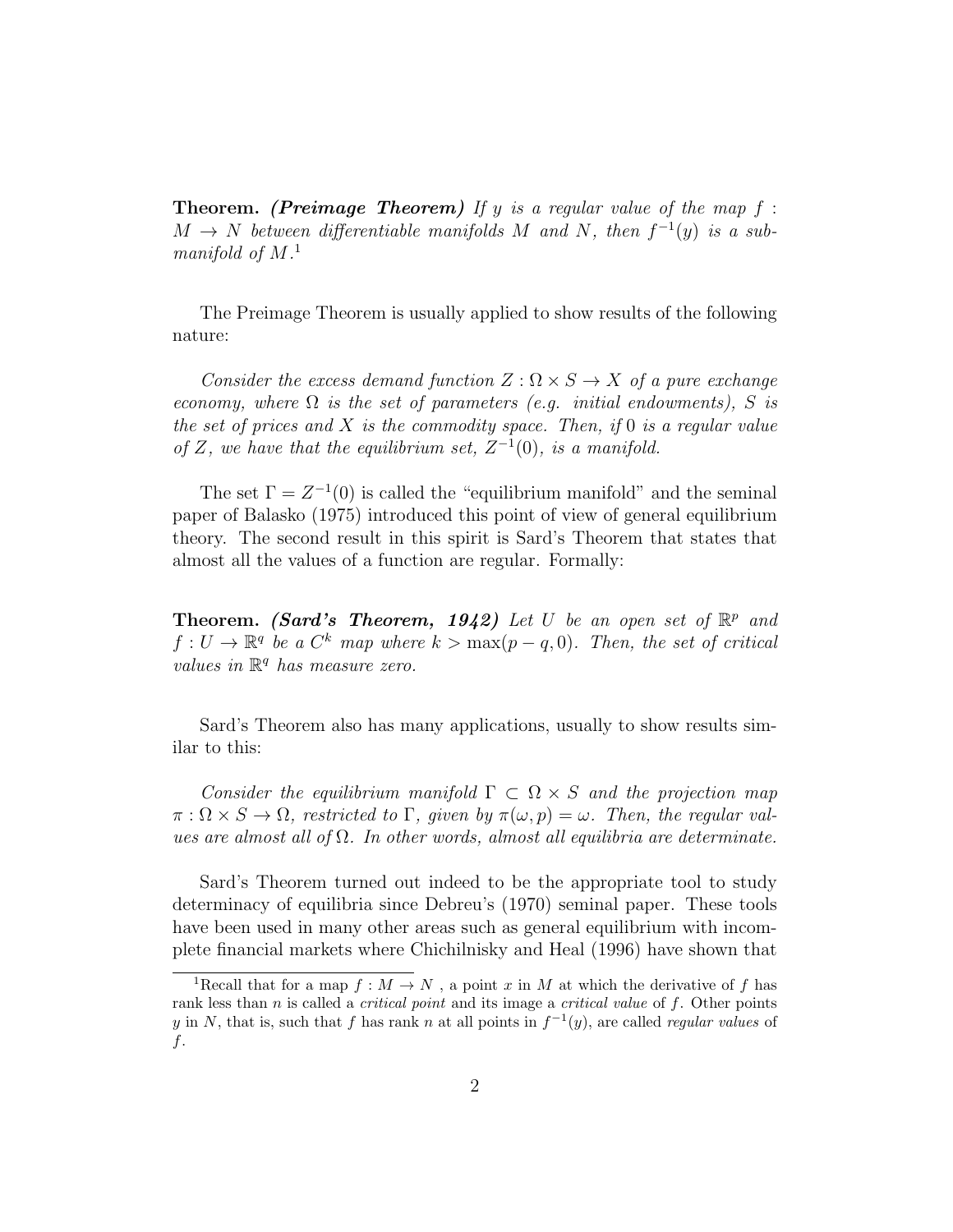the equilibrium set is a manifold, while determinacy of equilibria was shown by Magill and Shafer (1990).

In spite of these general results and vast applications, many models of competitive markets have an infinite number of commodities which naturally lead to consumption and price spaces of infinite dimensions. At a first glance, it would seem appropriate to use Smale's generalisation of the Submanifold and Sard's Theorem to infinite dimensions, as follows:

**Theorem.** (Smale Theorem, 1965) If  $f : M \rightarrow V$  is a  $C^s$  Fredholm map between differentiable manifolds locally like Banach spaces with  $s >$  $max(indexf, 0), then$ 

- 1. For almost all  $y \in V$ ,  $f^{-1}(y)$  is a submanifold of M;
- 2. The regular values of f are almost all of V .

The statement and proof of Smale's Theorem is local, and requires for  $M$  and  $V$  to have a nonempty interior. However, there are many instances in economic modelling that require a domain with an empty interior. For example, many models of competitive markets use a consumption space in the positive cone of an  $\ell_p$  or  $L_p$  space, for  $1 \leq p \leq \infty$ .<sup>2</sup> Unfortunately, the only spaces among  $L_p$  and  $\ell_p$  space whose positive cone have a nonempty interior are  $L_{\infty}$  and  $\ell_{\infty}$ . To complicate things, prices are elements of the positive cone of the dual space of the commodity space.<sup>3</sup> Recall that the dual space of  $\ell_p$  ( $L_p$ , resp.),  $1 \leq p < \infty$ , is the space  $\ell_q$  ( $L_q$ , resp.) where

<sup>&</sup>lt;sup>2</sup>Recall the following definitions. Let p be a real number  $1 \leq p < \infty$ . The space  $\ell_p$ consists of all sequence of scalars  $\{x_1, x_2, \ldots\}$  for which  $\sum_{i=1}^{\infty} ||x_i||^p < \infty$ . The norm of an element  $x = \{x_i\}$  in  $\ell_p$  is defined as  $||x||_p = \left(\sum_{i=1}^{\infty} ||x_i||^p\right)^{1/p}$ . The space  $\ell_{\infty}$  consists of bounded sequences. The norm of an element  $x = \{x_i\}$  in  $\ell_{\infty}$  is defined as  $||x||_{\infty} =$ sup<sub>i</sub>  $||x_i||$ . The  $L_p$  spaces are defined analogously. For  $p \ge 1$ , the space  $L[a, b]$  consists of those real-valued functions x on the interval  $[a, b]$  for which  $||x(t)||$  is Lebesgue integrable. The norm on this space is defined as  $||x||_p = \left(\int_a^b ||x(t)||^p\right)^{1/p}$ . The space  $L_\infty[a, b]$  consists of all Lebesgue measurable functions on  $[a, b]$  which are bounded, except possible on a set of measure zero. The norm is defined by  $||x||_{\infty} = \text{ess sup} ||x(t)||$ .

 ${}^{3}$ If X is a normed linear vector space. The space of all bounded linear functionals on X is called the normed dual of X and is denoted by  $X^*$ . The norm of an element  $f \in X^*$ is  $||f|| = \sup_{||x||=1} ||f(x)||.$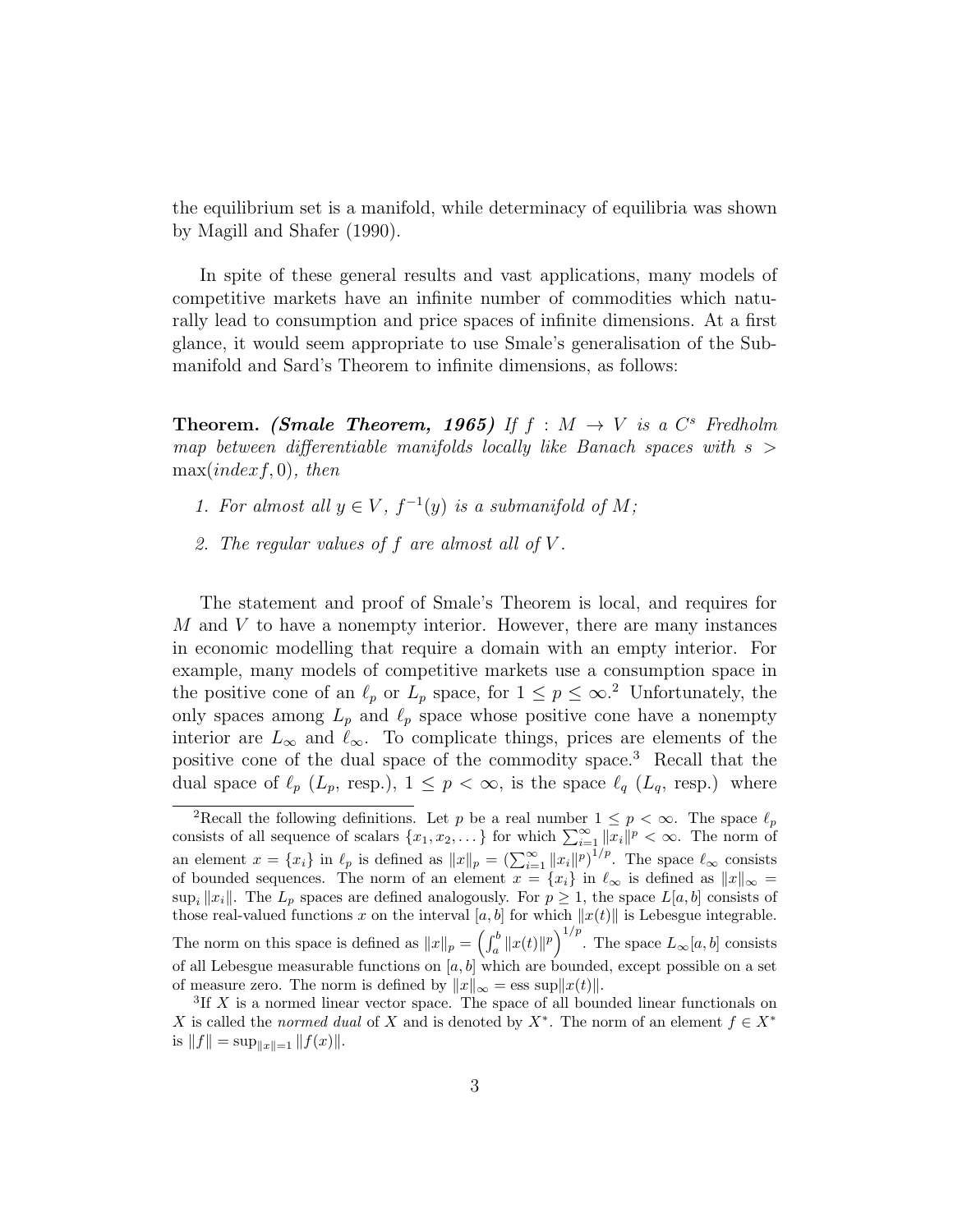$1/p + 1/q = 1$ . In other words, even if the commodity space had a positive cone with a nonempty interior, the positive cone of the dual space -that is, the price space- will have an empty interior, and vice versa. The dual spaces of  $L_{\infty}$  and  $\ell_{\infty}$  are subtler, but this problem still holds.<sup>4</sup> There are plenty of examples in different directions, but to name a few consider the following list:

- Duffie and Huang (1985) model financial markets through the space  $L_2;$
- Bewley (1972) uses the space  $L_{\infty}$  to model infinite variations in any of the characteristics describing commodities. These Characteristics could be physical properties, location, the time of delivery, or the state of the world (in the probabilistic sense) at the time of delivery;
- The infinite horizon model which requires the set  $\ell_{\infty}$  as modelled in Kehoe and Levine (1985) and Balasko (1997a,b,c);

The purpose of this note is precisely to extend Sard's and Smale's Theorems to maps between subsets of Banach manifolds which may have an empty interior. To this end, we will prove in the next sections the following result.

**Theorem.** (Main theorem) Let  $f : M \to V$  be a  $C^r$  star Fredholm map between star Banach manifolds, with  $r > max(index f, 0)$ . Suppose that M and V are connected and have a countable basis. Furthermore, suppose that f is locally proper and that it has at least one regular value. Then, the regular values of f are almost all of  $V$ .

## 2 Analytical preliminaries

Let B be a Banach space, and let  $B_+$  denote the positive cone of B which may have an empty interior. Notice that  $B_+$  is a convex subset of B. The results of this paper can be generalized to any convex subset, not just the positive cone, but we restrict the analysis to this set because of an interest in economic applications.

<sup>&</sup>lt;sup>4</sup>The dual space of  $L\infty$  can be identified with bounded signed finitely additive measures that are absolutely continuous with respect to the measure. There are relatively consistent extensions of Zermelo-Franekel set theory in which the dual of  $\ell_{\infty}$  is  $\ell_1$ .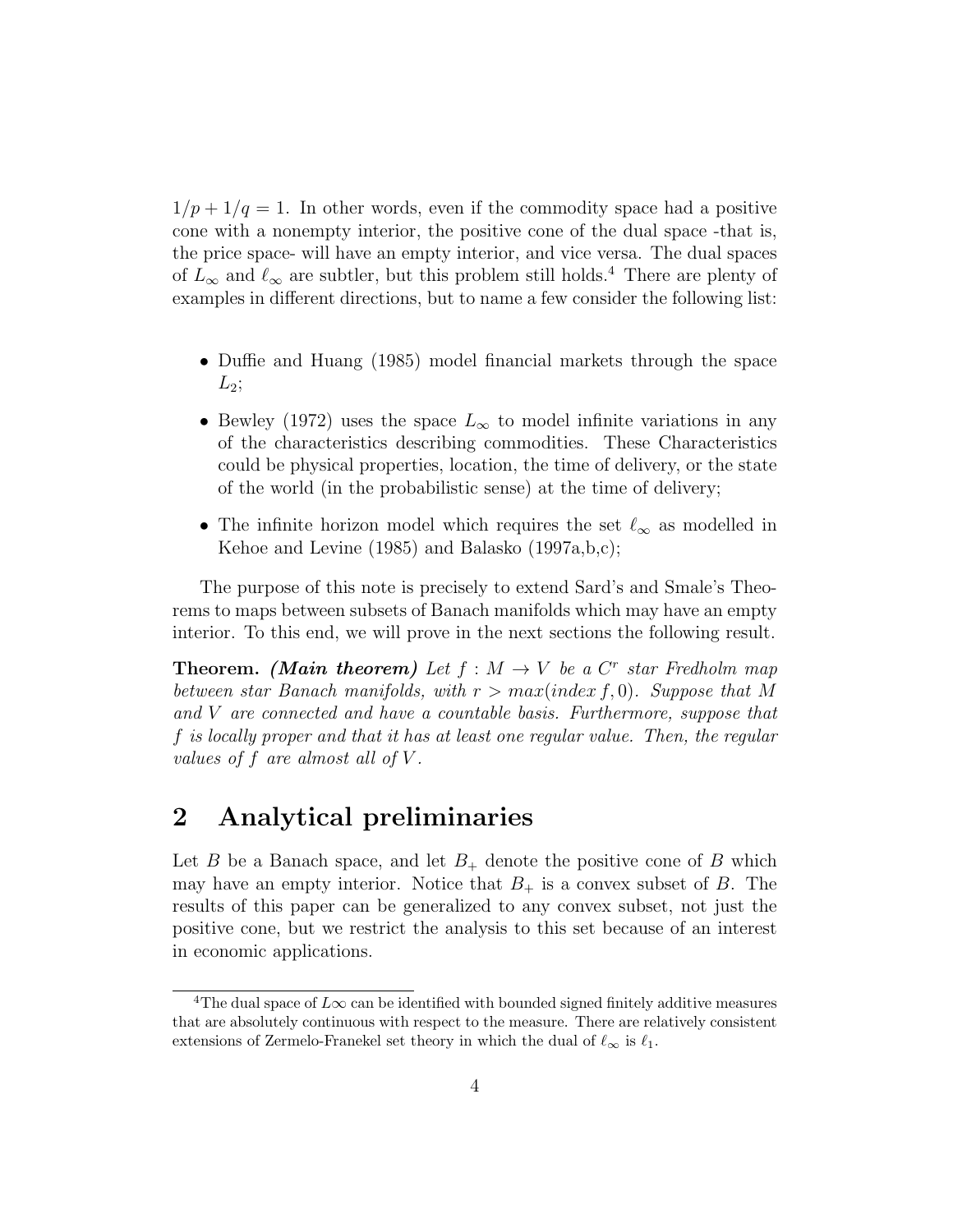Definition 1. ( $\alpha$ -admissible directions) We say that  $h \in B$  is an  $\alpha$ admissible direction for  $x \in B_+$  if and only if there exist  $\alpha > 0$  such that  $x + \alpha \frac{h}{\|h}$  $\frac{h}{\|h\|} \in B_+.$  The set of  $\alpha$ -admissible directions at x will be denoted by  $\mathcal{A}_{\alpha}(x)$ .

Note that since  $B_+$  is a convex subset of B then, if y and x are points in  $B_+$ , it must be that  $h = (y - x)$  is  $\alpha$ -admissible for x. To see this, consider  $z = \alpha' y + (1 - \alpha') x, \ 0 \leq \alpha' \leq 1.$  Then  $z \in B_+$  and  $z = x + \alpha' (y - x), \ \forall \ 0 \leq \alpha.$ Let  $\alpha = \frac{\alpha'}{\|b\|}$  $\frac{\alpha'}{\|h\|}$ . Similarly, it follows that if h is  $\alpha$ -admissible, it is also  $\beta$ admissible for all  $0 < \beta \leq \alpha$ . Note then that for  $\alpha \geq \beta > 0$ , we have  $\mathcal{A}_{\alpha}(x) \subseteq \mathcal{A}_{\beta}(x).$ 

**Definition 2.** (Star-differentiable functions) Let  $u : B_+ \to \mathbb{R}$  be a real function defined on  $B_+$ . We say that u is star-differentiable at  $x \in B^+$  if the Gâteaux derivative of u at x exists for all  $h \in \mathcal{A}_{\alpha}$ .

Definition 2, in other words, states that  $u$  is star-differentiable at  $x$  if and only if there exists a map  $L_x \in L(B_+, \mathbb{R})$  such that

$$
\lim_{\alpha \to 0} \frac{u(x + \alpha h) - u(x)}{\alpha} = \frac{d}{d\alpha} |_{\alpha = 0} u(x + \alpha h) = L_x h
$$

for all  $h \in \mathcal{A}_{\alpha}(x)$ ; that is, if  $u(x + \alpha h) - u(x) = \alpha L_x h + o(\alpha h)$ .

**Definition 3.** (Star-neighborhoods) Let  $x \in B_+$ . We define a starneighborhood of x by

$$
V_x^*(\alpha) = \left\{ y \in B_+ : y = x + \beta \frac{h}{\|h\|}, \forall \ h \in \mathcal{A}_{\alpha}(x), \ where \ 0 \le \beta \le \alpha \right\}.
$$

We will say that O is a star-open subset of  $B_+$  if for each  $x \in O$  there exist  $V_x^*(\alpha) \subset O.$ 

One can check that star neighborhoods form a base of a topology, called the star-topology.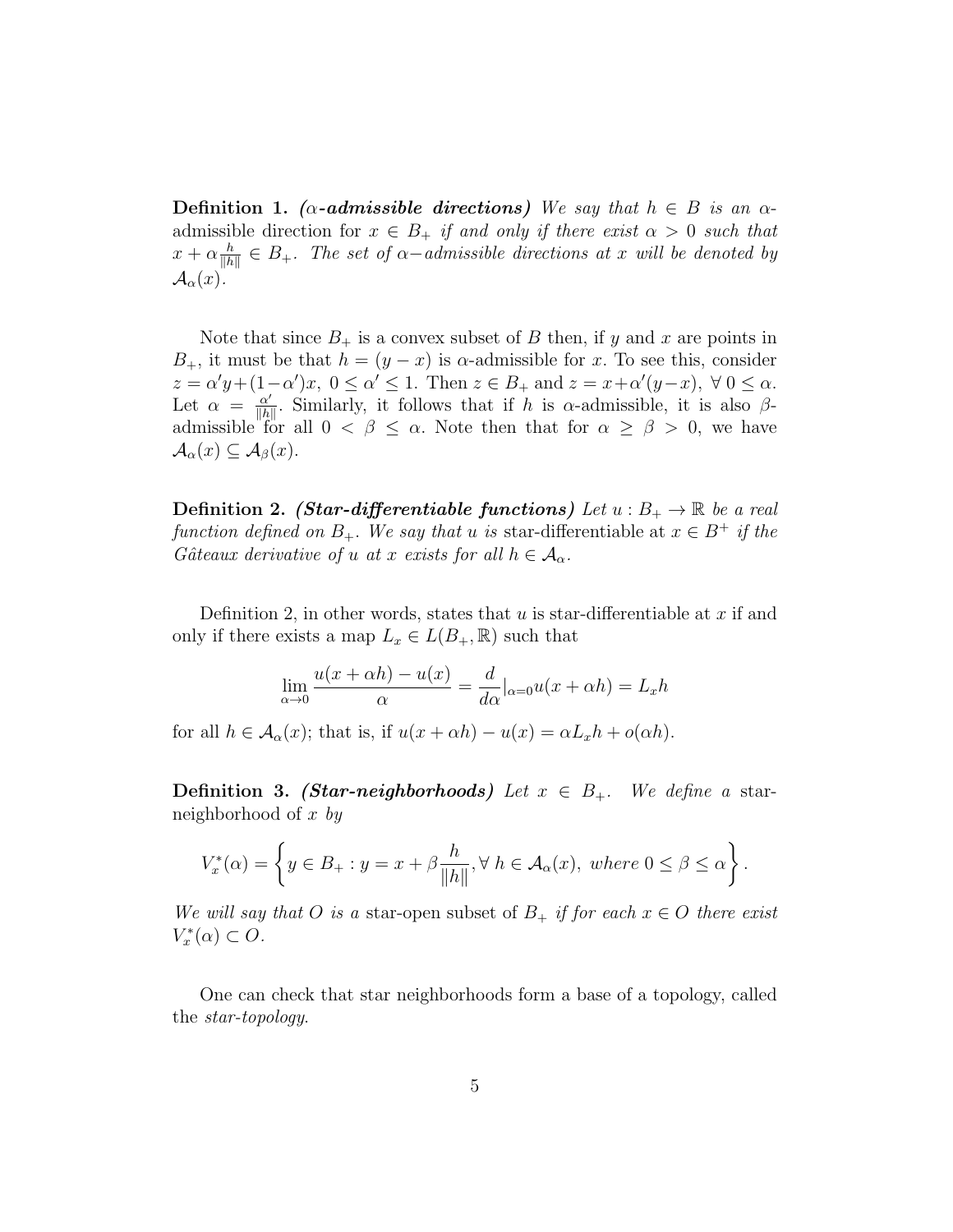**Remark 1.** From now on to represent admissible directions we consider vectors h such that  $||h|| = 1$ .

**Definition 4. (Star-charts)** Let  $\Gamma$  be a Hausdorff topological space. A star-chart on  $\Gamma$  is a pair  $(U^*,\phi^*)$  where the set  $U^*$  is an open set in  $\Gamma$  and  $\phi: V^* \to U^*$  is an homeomorphism from the star-neighborhood  $V^* \subset B^+$  onto  $U^*$ . We call  $\phi$  a parametrization. In such case, we say that the parametrization is of class  $C^k$  if the function  $\phi$  is k times star-differentiable.

Definition 5. (Star-manifold) Let  $\Gamma$  be a Hausdorff topological space. We say that that  $\Gamma$  is a  $C^k$  star-manifold if for every  $p \in \Gamma$ , there exists an open star-neighborhood of  $B_+$ , denoted  $V_a^*(\alpha)$ , and a  $C^k$  parametrization,  $\phi: V_a(\alpha) \to V_p$ , where  $V_p \subset \Gamma$  is an open neighborhood of p.

To highlight the structure of  $\Gamma$  as a star manifold, we will use the notation  $Γ^*$ . We wish to remark in Definition 5 that, since we consider  $Γ ⊂ B$  where B is a Banach space, then the open set in question can be considered to be  $V_p^* = V_p \cap \Gamma$  where  $V_p$  is an open neighborhood of p in the topology of the norm.

**Definition 6.** (Star-atlas) A  $C<sup>k</sup>$  star-atlas is a collection of star charts  $(V_{p_i} \cup M, \phi_i), i \in I$ , that satisfies the following properties:

- (i) The collection  $V_{p_i} \cup M$ ,  $i \in I$ , covers  $\Gamma$ .
- (ii) Any two charts are compatible.
- [iii) The map  $\phi: V_{a_i}(\alpha) \to V_{p_i}$  is  $C^k$  star differentiable.
- (iv) The set  $\phi_i^{-1}(V_{p_i} \cup M)$  is a star-open subset of  $B_+$ .

**Definition 7.** (Star-submanifolds) Let  $\Gamma^*$  a  $C^k$  Banach manifold,  $k \geq 0$ . A subset S of  $\Gamma^*$  is called a star submanifold of  $\Gamma^*$  if and only if for each point  $x \in S$  there exists an admissible chart in  $\Gamma^*$  such that

(*i*)  $\phi_i^{-1}(S \cap V_{p_i}) \subset V_{a_i}^*(\alpha)$ .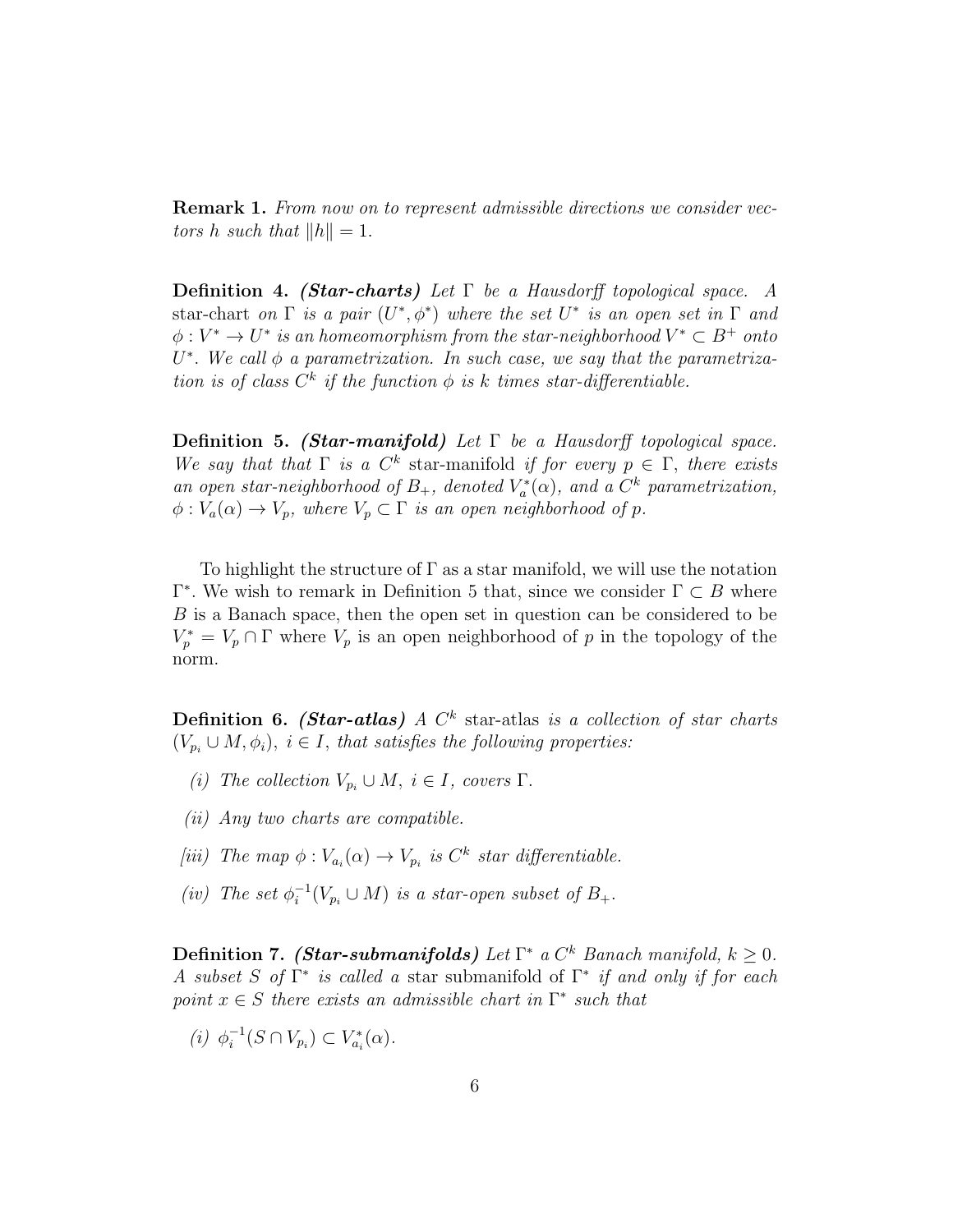- (ii) The admissible directions  $A_a$  contain a closed subset  $B_a$  which splits  $\mathcal{A}_a$ .
- (iii) The star chart image  $\phi^{-1}(V_p \cap S)$  is an open star set  $V^* = V_a^*(\alpha) \cap \mathcal{B}_a$ .

**Definition 8.** (Tangent spaces) Let  $M^*$  be a star manifold. The tangent set at  $p \in M^*$  is the subset  $T_pM^*$  that can be described in the following way. Let  $\phi: V_a^*(\alpha) \to V_p$  with  $p = \phi(a)$ . We write  $T_pM^* = \phi'(a)(\mathcal{A}_\alpha(a))$ . That is,  $y \in T_p M^*$  if and only if  $y = \phi'(a)h$ ,  $h \in \mathcal{A}_{\alpha}(x)$ .

**Definition 9.** (Submersions) Let  $f : D(f) \rightarrow Y$  be a mapping between  $B_+ = D(f)$  and the Banach space Y. Then, f is called a submersion at the point x if and only if

- 1. f is a  $C^1$  mapping on a star-neighborhood  $V^*(x)$  of x;
- 2.  $f'(x): B \to Y$  is surjective; and,
- 3. the null space  $N(f'(x))$  splits B.

We also say f is a submersion on the set M if it is a submersion at each  $x \in M$ .

Definition 10. (Regular points and regular values) Let  $f: D(f) \to Y$ be a mapping between  $B_+ = D(f)$  and the Banach space Y. Then, the point  $x \in D(f)$  is called a regular point of f if and only if f is a submersion at x. The point  $y \in Y$  is called a regular value if and only if  $f^{-1}$  is empty or it consists solely of regular points. Otherwise  $y$  is called a singular value, *i.e.*  $f^{-1}(y)$  contains at least one singular point.

### 3 Results

Theorem 1. (The preimage theorem) Let  $f : M^* \to N$  a  $C^k$  mapping from a star manifold  $M^*$  to a Banach space N. If y is a regular value of f, then  $S = f^{-1}(y)$  is a star-submanifold of  $M^*$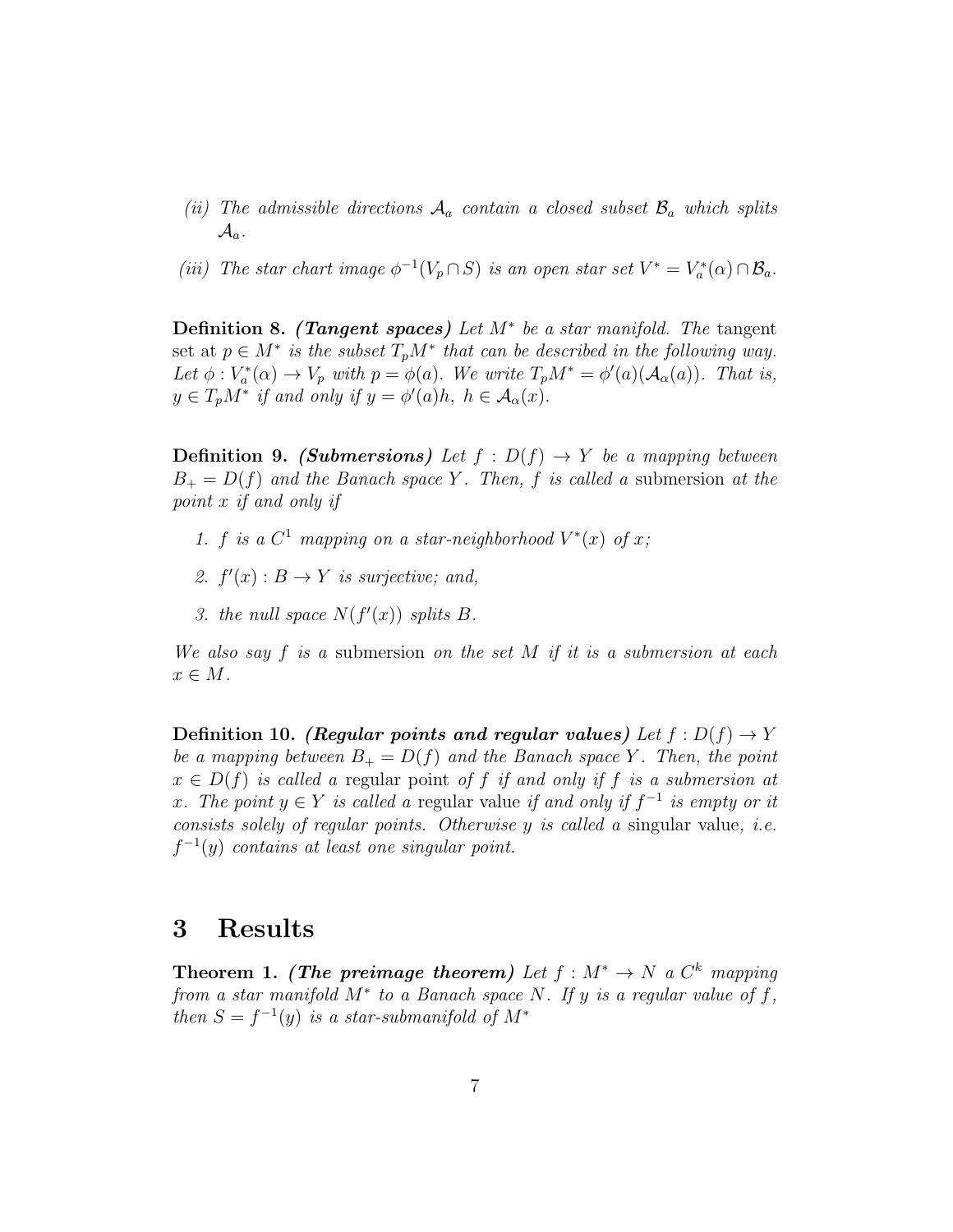*Proof.* It suffices to study the local problem. Let  $V_a^*(\epsilon)$  be a star neighborhood of  $a \in B^+$  and consider the  $C^k$  star differentiable map  $\phi : B_+ \to M^*$ such that  $\phi(a) = p$ . Without loss of generality, let  $f(p) = 0$ . Let  $h \in \mathcal{A}_{\epsilon}(a)$ and let  $V_p$  be a neighborhood of p. Then  $V_p \cap M^* = \phi(V_a^*(\epsilon))$ . Thus,  $\phi(a + \alpha h) \in V_p \cap M^*$ . From the local submersion theorem if f is a submersion, there exists a parametrization  $\phi$  such that,  $\phi(a) = p$ ,  $\phi'(a) = I$ . From Definition 5, for all  $p' \in V_p \cap M^*$ , there exists h and  $\alpha$  such that  $h \in \mathcal{A}_a(\alpha)$ . Since ker  $f'(p)$  splits B, there exists a projection  $P : B \to N$ . Let  $P^{\perp} = I - P$  and  $N^{\perp} = P^{\perp}$ . Thus, we obtain that  $B = N \oplus N^{\perp}$  and that  $f'(p) : N^{\perp} \to Y$  is bijective. Denote its inverse by  $A: Y \to N^{\perp}$ . So let

$$
a = P(p) + Af(p)
$$
 and  $a + \alpha h = [P(p') + Af(p')],$   
 $\phi^{-1}(x) = Px + Af(x)$ 

where  $A = f'(p)^{-1}$ .

Multiplying both sides of this equation we obtain:  $f'(p)\phi(x) = f(x)$ . So, from the local submersion theorem, given that  $f(\phi(a)) = 0$ , the equality

$$
f(\phi(a + \alpha h)) = f'(\phi(a))(\alpha h) + y,
$$

implies that, the solution of the equation  $f(z) = y$  in a star-neighborhood  $V_p^*$ of p, corresponds to the solution of the equation  $f'(\phi(a))h = 0$ . Therefore, S is the set  $h \in \mathcal{A}_a$  such that  $f'(\phi(a))h = 0$  for some  $h \in \mathcal{A}_\alpha(a)$ . Hence, S is a star-submanifold of  $M^*$ .

 $\Box$ 

Definition 11. (Star Fredholm maps) A star Fredholm operator is a star continuous linear map  $L : E_1 \to E_2$  such that

- (i) dim ker $L < \infty$ ;
- (ii) range L is closed;
- (*iii*) dim coker $L < \infty$ .

The index of  $L$  is  $A$  star Fredholm map is a star continuous map between star manifolds such that at each point in the domain, its star Gateaux derivative is a star Fredholm operator. The index of a star Fredholm map is the index of its linearization.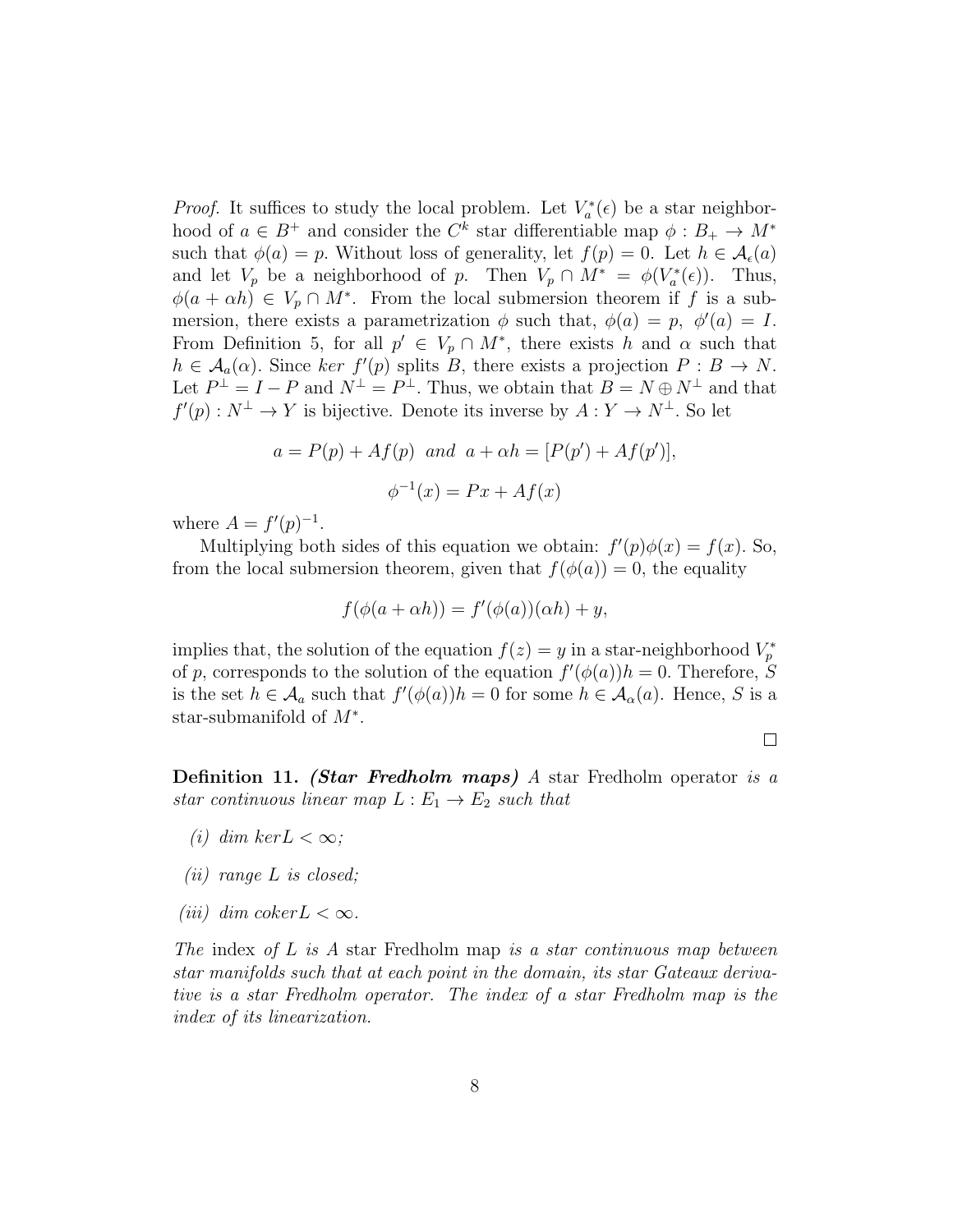**Definition 12.** (Locally star proper maps) A star Fredholm map  $F$ :  $M \to V$  is said to be locally star-proper if for every  $x \in M$  there is a star neighborhood U of x such that f restricted to U is proper.

**Theorem 2.** (Main theorem) Let  $f : M \to V$  be a  $C^r$  star Fredholm map between star Banach manifolds, with  $r > max(index f, 0)$ . Suppose that M and V are connected and have a countable basis. Furthermore, suppose that f is locally proper and that it has at least one regular value. Then, the regular values of f are almost all of V .

Proof. The proof follows closely [14]. The theorem is proved locally, since we assume  $M$  has a countable base and first category. Thus, let  $U$  be a star neighborhood of  $x_0 \in M$ . In this case, U is a subset of some Banach space E. Then,  $A = Df(x_0) : E \to E'$  for some Banach space E'. Since A is a star Fredholm operator, we can write  $x_0 = (p_0, q_0) \in E_1 \times \text{ker} A = E$ . Thus, the Gateaux-star derivative  $D_1 f(p,q) : E_1 \to E$  maps  $E_1$  injectively onto a closed subspace of E for all  $(p, q)$  sufficiently close to  $(p_0, q_0)$ . From the generalized implicit function theorem of [1], we know there is a star neighborhood  $U_1 \times U_2 \subset E_1 \times \ker A$  of  $(p_0, q_0)$  such that  $D_2$  is compact and if  $q \in U_2$ , f restricted to  $U_1 \times q$  is a homeomorphism onto its image. Since f is is locally proper by assumption, the critical points of  $f$  (which by assumption there is at least one) are closed.

 $\Box$ 

### 4 Conclusions

This notes provided a generalised Sard Theorem and Preimage Theorem which are mathematical tools widely used in economic theory to study the structure of the equilibrium set. Through our approach, this tool can be used in situations where the spaces involved might have a positive cone with an empty interior.

### References

[1] Accinelli, E. (2010) "A generalization of the implicit function theorem." Applied Mathematical Sciences 4-26, 1289 - 1298.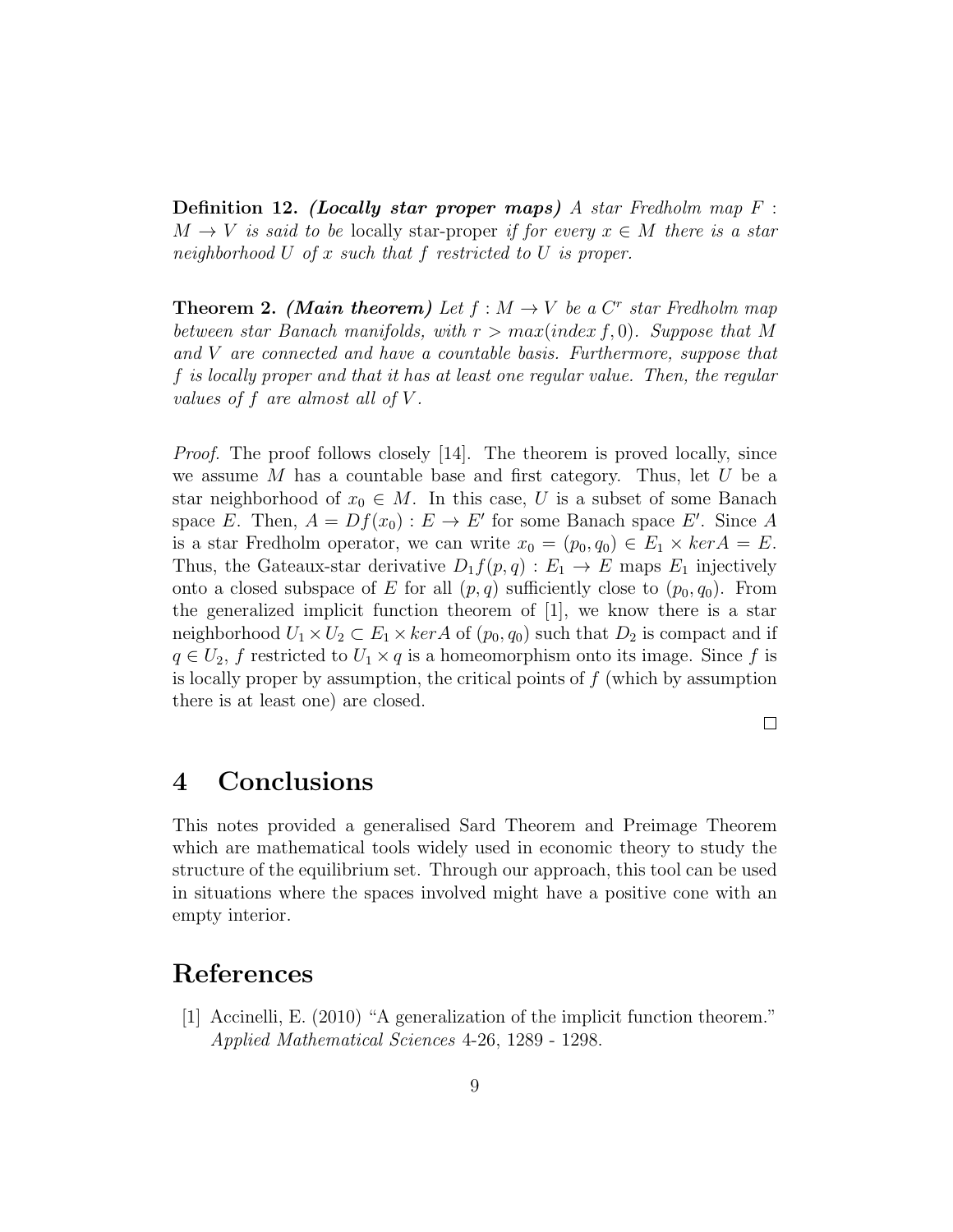- [2] Balasko, Y. (1975) "Some results on uniqueness and on stability of equilibrium in general equilibrium theory." Journal of Mathematical Economics 2, 95-118.
- [3] Balasko, Y. (1997a) "Pareto optima, welfare weights, and smooth equilibrium analysis." Journal of Economic Dynamics and Control 21, 473- 503.
- [4] Balasko, Y. (1997b) "Equilibrium analysis of the infinite horizon model with smooth discounted utility functions." Journal of Economic Dynamics and Control 21, 783-829.
- [5] Balasko, Y. (1997c) "The natural projection approach to the infinitehorizon model." *Journal of Mathematical Economics* 27, 251-265.
- [6] Bewley, T.F. (1972) "Existence of equilibria in economies with infinitely many commodities." *Journal of Economic Theory* 4, 514-540.
- [7] Chichilnisky, G. and G. Heal (1996) "On the existence and the structure of the pseudo-equilibrium manifold," Journal of Mathematical Econonomics 26, 171-186.
- [8] Debreu, G. (1970) "Economies with a finite set of equilibria." Econometrica 38, 387-392.
- [9] Duffie, D. and C.F. Huang (1985) "Implementing Arrow-Debreu equilibria by continuous trading of a few long-lived securities." Econometrica 53, 1337-1356.
- [10] Kehoe, T.J. and D.K. Levine (1985) "Comparative statics and perfect foresight in infinite horizon models." Econometrica 53, 433-453.
- [11] Magill, M.J.P. and W.J. Shafer (1990) "Characterisation of generically complete real asset structure." Journal of Mathematical Economics 19, 167-194.
- [12] Mas-Colell, A. and Zame, W.R. (1991) Equilibrium theory in infinite dimensional spaces. Handbook of Mathematical Economics IV, 1835 - 1898.
- [13] Sard, A. (1942) "he measure of the critical values of differentiable maps." Bulletin of the American Mathematical Society 48, 883-890.